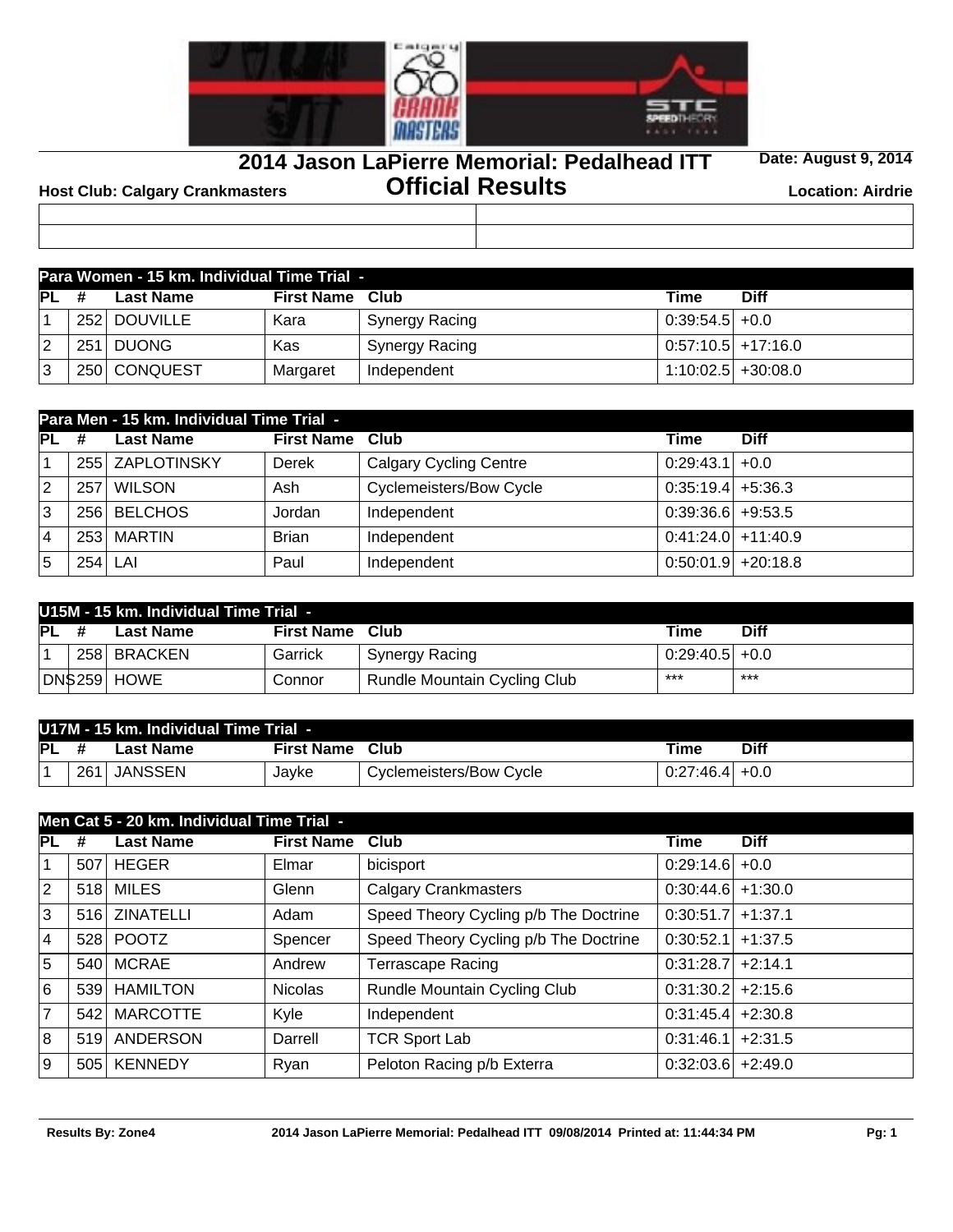|     | Men Cat 5 Continued  - 20 km. Individual Time Trial - |                   |                   |                                       |                                |                      |  |  |  |
|-----|-------------------------------------------------------|-------------------|-------------------|---------------------------------------|--------------------------------|----------------------|--|--|--|
| IPL | #                                                     | <b>Last Name</b>  | <b>First Name</b> | <b>Club</b>                           | <b>Time</b>                    | <b>Diff</b>          |  |  |  |
| 10  | 536                                                   | <b>BACHMAN</b>    | Jay               | Speed Theory Cycling p/b The Doctrine | 0:32:05.4                      | $+2:50.8$            |  |  |  |
| 11  | 500                                                   | <b>BURTON</b>     | Michael           | Juventus                              | 0:32:15.0                      | $+3:00.4$            |  |  |  |
| 12  | 515                                                   | <b>WISHLOFF</b>   | Evan              | Pedalhead Race Room                   | $0:32:24.9$ +3:10.3            |                      |  |  |  |
| 13  | 510                                                   | <b>REID</b>       | Jason             | Double E Cycling                      | $0:32:40.4$ +3:25.8            |                      |  |  |  |
| 14  | 504                                                   | <b>MILES</b>      | Jeffrey           | <b>Calgary Crankmasters</b>           | $0:32:41.6$ +3:27.0            |                      |  |  |  |
| 15  | 523                                                   | <b>BADGER</b>     | Geoff             | Independent                           | $0:32:46.2$ + 3:31.6           |                      |  |  |  |
| 16  | 580                                                   | <b>WEBSTER</b>    | Ryan              | <b>Synergy Racing</b>                 | $0:32:50.6$ +3:36.0            |                      |  |  |  |
| 17  | 517                                                   | <b>SHORTRIDGE</b> | <b>Travis</b>     | <b>Calgary Crankmasters</b>           | 0:32:59.5                      | $+3:44.9$            |  |  |  |
| 18  | 537                                                   | <b>BELIVEAU</b>   | Jean Guy          | Independent                           | $0:33:00.0$ +3:45.4            |                      |  |  |  |
| 19  | 520                                                   | <b>GIBBONS</b>    | Darren            | Juventus                              | $0:33:03.7$ +3:49.1            |                      |  |  |  |
| 20  | 521                                                   | <b>LOF</b>        | <b>Niels</b>      | Cyclemeisters/Bow Cycle               | 0:33:05.7                      | $+3:51.1$            |  |  |  |
| 21  | 508                                                   | <b>MANNING</b>    | <b>Steve</b>      | Cyclemeisters/Bow Cycle               | $0:33:20.4$ +4:05.8            |                      |  |  |  |
| 22  | 529                                                   | <b>COSMAN</b>     | Ernie             | Speed Theory Cycling p/b The Doctrine | $0:33:22.8$ +4:08.2            |                      |  |  |  |
| 23  | 511                                                   | <b>GOMES</b>      | Christian         | Ascent Cycle Racing                   | $0:33:24.8$ +4:10.2            |                      |  |  |  |
| 24  | 530                                                   | <b>GORDON</b>     | Cody              | Cyclemeisters/Bow Cycle               | $0:33:37.9$ +4:23.3            |                      |  |  |  |
| 25  | 522                                                   | <b>PRITCHARD</b>  | lan               | Independent                           | $0:33:39.0$ +4:24.4            |                      |  |  |  |
| 26  | 527                                                   | <b>FORTNER</b>    | Justin            | Speed Theory Cycling p/b The Doctrine | $0:33:49.0$ +4:34.4            |                      |  |  |  |
| 27  | 533                                                   | <b>CUTKNIFE</b>   | sherman           | <b>Juventus</b>                       | $0:33:52.1$ +4:37.5            |                      |  |  |  |
| 28  | 512                                                   | <b>LEMISKI</b>    | Ryan              | bicisport                             | $0:34:07.7$ +4:53.1            |                      |  |  |  |
| 29  | 532                                                   | <b>LIVESEY</b>    | Aidan             | <b>Synergy Racing</b>                 | $0:34:10.0$ +4:55.4            |                      |  |  |  |
| 30  | 531                                                   | <b>LOF</b>        | Lars              | Cyclemeisters/Bow Cycle               | $0:34:55.0$ +5:40.4            |                      |  |  |  |
| 31  | 535                                                   | <b>LAWSON</b>     | David             | Independent                           | $0:35:01.2$ +5:46.6            |                      |  |  |  |
| 32  | 525                                                   | <b>HENDERSON</b>  | <b>Brad</b>       | Independent                           | 0:35:17.9                      | $+6:03.3$            |  |  |  |
| 33  | 503                                                   | <b>BHARDWAJ</b>   | Suchaet           | Speed Theory Cycling p/b The Doctrine | $0:36:08.7$ +6:54.1            |                      |  |  |  |
| 34  | 502                                                   | PERDOMO           | Andres            | Speed Theory Cycling p/b The Doctrine | $0:36:47.5$ +7:32.9            |                      |  |  |  |
| 35  | 506                                                   | <b>KENZIE</b>     | Jeffrey           | bicisport                             | $0:37:14.3$ +7:59.7            |                      |  |  |  |
| 36  |                                                       | $543$ LOUIS       | Spencer           | bicisport                             | $\overline{0.37:}48.8$ +8:34.2 |                      |  |  |  |
| 37  | 534                                                   | <b>TAYLOR</b>     | Jeff              | Speed Theory Cycling p/b The Doctrine | 0:39:41.6                      | $+10:27.0$           |  |  |  |
| 38  | 501                                                   | <b>JOHNSON</b>    | Tim               | <b>TCR Sport Lab</b>                  |                                | $0:40:09.9$ +10:55.3 |  |  |  |
| 39  | 513                                                   | <b>FISCHER</b>    | Jordan            | Independent                           | 0:40:33.0                      | $+11:18.4$           |  |  |  |
|     | <b>DNF538</b>                                         | <b>RICHARD</b>    | <b>Rick</b>       | Independent                           | ***                            | $***$                |  |  |  |
|     | <b>DN\$509</b>                                        | <b>DMITRUK</b>    | Lorne             | Juventus                              | $***$                          | $***$                |  |  |  |
|     | DN\$514                                               | <b>GITELMAN</b>   | Lewis             | <b>Calgary Crankmasters</b>           | ***                            | $***$                |  |  |  |
|     | DN\$524                                               | <b>HARMS</b>      | Scott             | Independent                           | ***                            | $***$                |  |  |  |
|     | <b>DN\$526</b>                                        | <b>POWELL</b>     | Mark              | Independent                           | ***                            | $***$                |  |  |  |
|     | DN\$541                                               | <b>BUNBURY</b>    | Tyler             | Independent                           | ***                            | $***$                |  |  |  |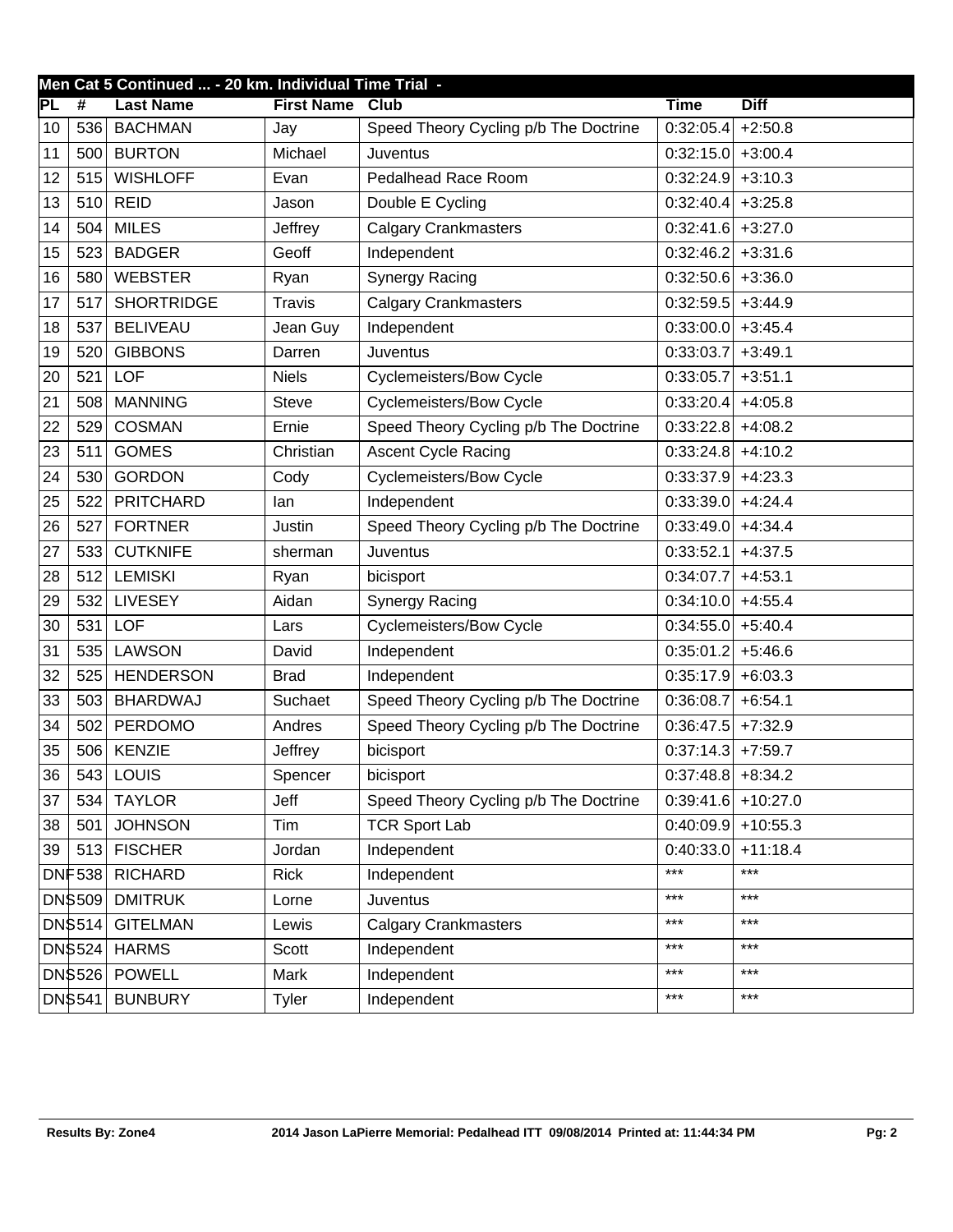|                  | Men Cat 4 - 20 km. Individual Time Trial - |                   |                   |                                       |                     |             |  |  |  |  |
|------------------|--------------------------------------------|-------------------|-------------------|---------------------------------------|---------------------|-------------|--|--|--|--|
| PL               | #                                          | <b>Last Name</b>  | <b>First Name</b> | Club                                  | Time                | <b>Diff</b> |  |  |  |  |
| 1                | 415                                        | <b>SAMETZ</b>     | Michael           | bicisport                             | 0:29:01.4           | $+0.0$      |  |  |  |  |
| $\overline{2}$   | 405                                        | <b>MCKAY</b>      | Michael           | Veloplzen                             | 0:29:48.2           | $+46.8$     |  |  |  |  |
| 3                | 411                                        | <b>SHOCKEY</b>    | Jay               | DeJong Design p/b ROAD                | 0:29:54.8           | $+53.4$     |  |  |  |  |
| 4                | 414                                        | <b>SUTHERLAND</b> | Alan              | Central Alberta Bicycle Club          | 0:30:01.5           | $+1:00.1$   |  |  |  |  |
| $\overline{5}$   | 407                                        | <b>NELSON</b>     | Dan               | Juventus                              | 0:30:02.4           | $+1:01.0$   |  |  |  |  |
| $6\phantom{1}$   | 413                                        | <b>JOBSON</b>     | Derek             | Speed Theory Cycling p/b The Doctrine | 0:30:04.9           | $+1:03.5$   |  |  |  |  |
| 7                | 404                                        | <b>ANTONIOU</b>   | Lampros           | bicisport                             | 0:30:11.4           | $+1:10.0$   |  |  |  |  |
| 8                | 418                                        | <b>ENGLISH</b>    | Jason             | <b>TCR Sport Lab</b>                  | 0:30:39.1           | $+1:37.7$   |  |  |  |  |
| $\boldsymbol{9}$ | 402                                        | <b>LOEWEN</b>     | Erik              | Speed Theory Cycling p/b The Doctrine | 0:31:17.1           | $+2:15.7$   |  |  |  |  |
| 10               | 409                                        | <b>YOUNG</b>      | Ryan              | Terrascape Racing                     | 0:31:34.9           | $+2:33.5$   |  |  |  |  |
| 11               | 416                                        | <b>KENNY</b>      | Tom               | Speed Theory Cycling p/b The Doctrine | 0:31:51.3           | $+2:49.9$   |  |  |  |  |
| 12               | 412                                        | <b>EVANS</b>      | <b>Neil</b>       | Rundle Mountain Cycling Club          | 0:32:16.6           | $+3:15.2$   |  |  |  |  |
| 13               | 410                                        | <b>COSSLETT</b>   | Mark              | Rundle Mountain Cycling Club          | 0:32:28.3           | $+3:26.9$   |  |  |  |  |
| 14               | 417                                        | <b>GULLACHER</b>  | Darcy             | Speed Theory Cycling p/b The Doctrine | 0:32:28.5           | $+3:27.1$   |  |  |  |  |
| 15               | 403                                        | <b>BERGMAN</b>    | Joseph            | Pedalhead Road Works                  | 0:33:48.2           | $+4:46.8$   |  |  |  |  |
| 16               | 401                                        | <b>MIILLER</b>    | Carl              | Speed Theory Cycling p/b The Doctrine | 0:33:52.5           | $+4:51.1$   |  |  |  |  |
| 17               | 400                                        | CROTEAU           | Martin            | <b>Cyclemeisters/Bow Cycle</b>        | 0:34:26.8           | $+5:25.4$   |  |  |  |  |
| 18               | 406                                        | <b>PARKER</b>     | lan               | Cyclemeisters/Bow Cycle               | $0:34:30.2$ +5:28.8 |             |  |  |  |  |
| 19               | 408                                        | <b>BELCHER</b>    | Derek             | <b>Cyclemeisters/Bow Cycle</b>        | $0:34:55.8$ +5:54.4 |             |  |  |  |  |

|                | Men Cat 3 - 20 km. Individual Time Trial - |                        |                   |                                     |                   |             |  |  |  |  |
|----------------|--------------------------------------------|------------------------|-------------------|-------------------------------------|-------------------|-------------|--|--|--|--|
| PL             | #                                          | <b>Last Name</b>       | <b>First Name</b> | Club                                | Time              | <b>Diff</b> |  |  |  |  |
| $\mathbf{1}$   | 303                                        | <b>TOPPINGS</b>        | Connor            | <b>Synergy Racing</b>               | 0:28:51.0         | $+0.0$      |  |  |  |  |
| $ 2\rangle$    | 300 <sub>1</sub>                           | <b>DIXON</b>           | <b>Brad</b>       | Rundle Mountain Cycling Club        | 0:29:11.8         | $+20.8$     |  |  |  |  |
| 3              | 308                                        | <b>MCCLURE</b>         | Reid              | Rundle Mountain Cycling Club        | $0:29:18.8$ +27.8 |             |  |  |  |  |
| 4              | 304                                        | <b>VANDYK</b>          | Jack              | Peloton Racing p/b Exterra          | 0:29:18.9         | $+27.9$     |  |  |  |  |
| 5              | 305                                        | <b>PAAUWE</b>          | Reinier           | Peloton Racing p/b Exterra          | $0:29:20.4$ +29.4 |             |  |  |  |  |
| 6              | 302                                        | <b>BERGMANN</b>        | Karel             | Peloton Racing p/b Exterra          | 0:29:31.0         | $+40.0$     |  |  |  |  |
| $\overline{7}$ | 309 <sub>1</sub>                           | <b>SMITH</b>           | Stuart            | Revelstoke Cycling Association      | $0:29:31.9$ +40.9 |             |  |  |  |  |
| 8              | 301                                        | <b>JACSO</b>           | Ferenc            | <b>Cyclemeisters/Bow Cycle</b>      | $0:29:38.4$ +47.4 |             |  |  |  |  |
| 9              | 311                                        | PINTER-FINDLATER Dylan |                   | bicisport                           | 0:29:51.5         | $+1:00.5$   |  |  |  |  |
| 10             | 306                                        | EPP                    | Z                 | <b>Cyclemeisters/Bow Cycle</b>      | 0:30:27.0         | $+1:36.0$   |  |  |  |  |
| 11             |                                            | 310 AUER               | Thomas            | DeJong Design p/b ROAD              | 0:30:56.8         | $+2:05.8$   |  |  |  |  |
| 12             | 307                                        | <b>YANICKI</b>         | Greg              | bicisport                           | 0:33:19.1         | $+4:28.1$   |  |  |  |  |
|                | DNF312                                     | <b>MARTENS</b>         | Robert            | <b>Blizzard Bicycle Association</b> | $***$             | $***$       |  |  |  |  |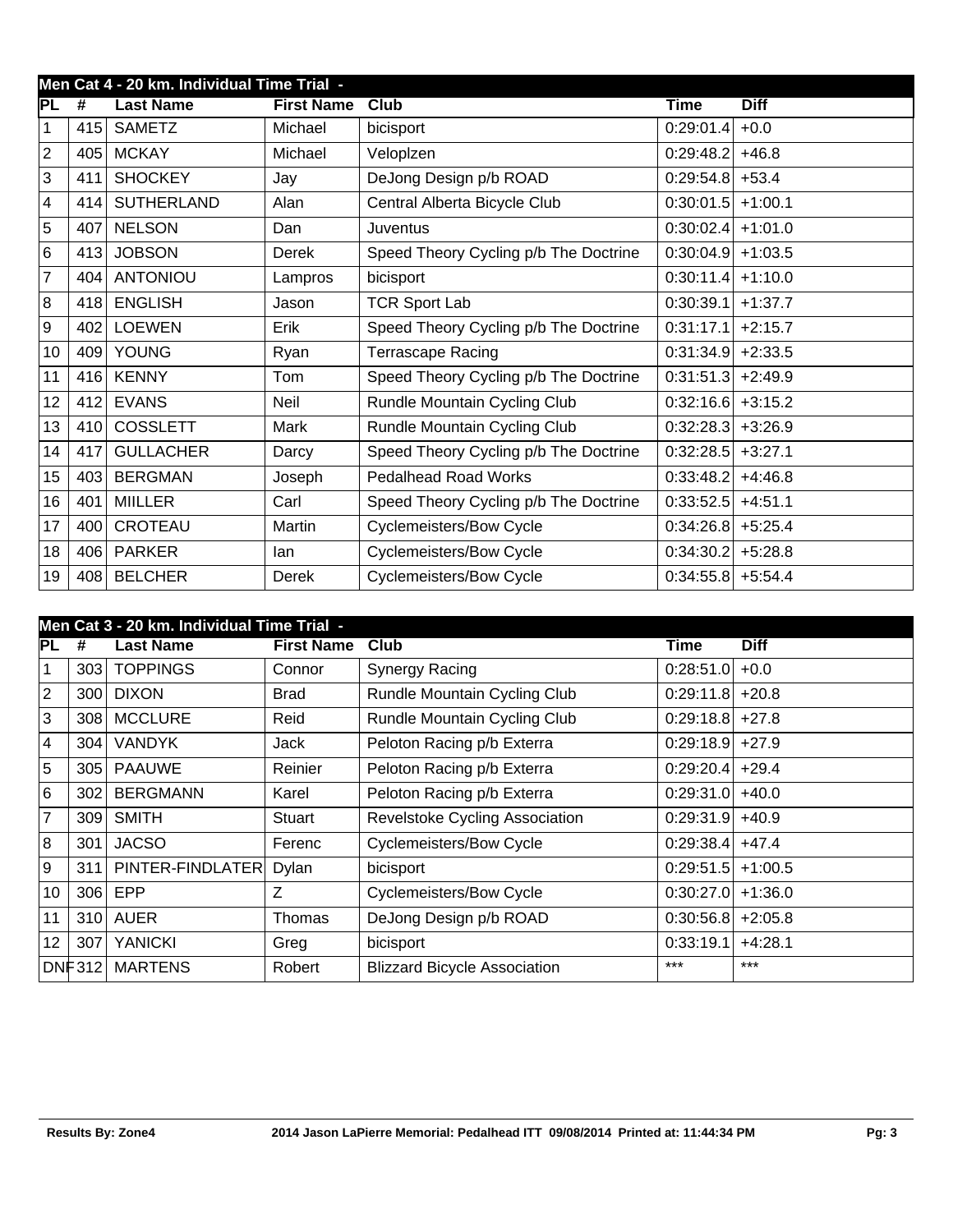|                  | Women 3/4/5 - 20 km. Individual Time Trial - |                   |                   |                |                                       |             |             |  |  |  |  |
|------------------|----------------------------------------------|-------------------|-------------------|----------------|---------------------------------------|-------------|-------------|--|--|--|--|
| IPL              | $\overline{\boldsymbol{t}}$                  | <b>Last Name</b>  | <b>First Name</b> | S/C            | Club                                  | <b>Time</b> | <b>Diff</b> |  |  |  |  |
| 1                | 248                                          | <b>SALOMON</b>    | Tanya             | W <sub>5</sub> | Speed Theory Cycling p/b The Doctrine | 0:31:28.1   | $+0.0$      |  |  |  |  |
| $\overline{2}$   | 210                                          | <b>MICHALSKI</b>  | Marie             | W4             | Speed Theory Cycling p/b The Doctrine | 0:32:43.6   | $+1:15.5$   |  |  |  |  |
| 3                | 212                                          | <b>GERMSHEID</b>  | Hilary            | W <sub>5</sub> | Independent                           | 0:34:13.1   | $+2:45.0$   |  |  |  |  |
| 4                | 216                                          | <b>BERGMANN</b>   | Ania              | W <sub>5</sub> | bicisport                             | 0:34:42.3   | $+3:14.2$   |  |  |  |  |
| $\overline{5}$   | 208                                          | <b>RUTTAN</b>     | Erin              | W <sub>5</sub> | Speed Theory Cycling p/b The Doctrine | 0:35:48.9   | $+4:20.8$   |  |  |  |  |
| $6\phantom{1}$   | 217                                          | <b>DONALDSON</b>  | Shawna            | W4             | Synergy Racing                        | 0:36:12.4   | $+4:44.3$   |  |  |  |  |
| 7                | 205                                          | <b>JOBSON</b>     | Emily             | W <sub>5</sub> | Speed Theory Cycling p/b The Doctrine | 0:36:12.9   | $+4:44.8$   |  |  |  |  |
| 8                | 201                                          | <b>HEINEMEYER</b> | Dawn              | W <sub>5</sub> | <b>Calgary Crankmasters</b>           | 0:36:15.5   | $+4:47.4$   |  |  |  |  |
| $\boldsymbol{9}$ | 207                                          | <b>KINGWELL</b>   | Tanya             | W <sub>5</sub> | <b>Crave Racing</b>                   | 0:36:20.0   | $+4:51.9$   |  |  |  |  |
| 10               | 204                                          | <b>TURCOTT</b>    | Jenn              | W <sub>5</sub> | Speed Theory Cycling p/b The Doctrine | 0:36:42.4   | $+5:14.3$   |  |  |  |  |
| 11               | 220                                          | <b>TRAXLER</b>    | Gabby             | W <sub>5</sub> | Synergy Racing                        | 0:36:46.7   | $+5:18.6$   |  |  |  |  |
| 12               | 200                                          | PAGALILAUAN       | Tessa             | W <sub>5</sub> | <b>Crave Racing</b>                   | 0:37:26.5   | $+5:58.4$   |  |  |  |  |
| 13               | 203                                          | <b>OLDRIDGE</b>   | Lisa              | W <sub>5</sub> | Speed Theory Cycling p/b The Doctrine | 0:37:34.9   | $+6:06.8$   |  |  |  |  |
| 14               | 206                                          | <b>GORDON</b>     | Shannon           | W <sub>5</sub> | <b>Crave Racing</b>                   | 0:37:57.8   | $+6:29.7$   |  |  |  |  |
| 15               | 202                                          | <b>GABRIS</b>     | Alyssa            | W <sub>5</sub> | Synergy Racing                        | 0:38:06.1   | $+6:38.0$   |  |  |  |  |
| 16               | 214                                          | <b>MCNAIR</b>     | Danielle          | W <sub>5</sub> | Cranked                               | 0:38:46.3   | $+7:18.2$   |  |  |  |  |
| 17               | 213                                          | <b>MILLS</b>      | Tera              | W <sub>5</sub> | Independent                           | 0:39:47.8   | $+8:19.7$   |  |  |  |  |
| 18               | 211                                          | <b>TESSIER</b>    | Erin              | W <sub>5</sub> | Independent                           | 0:39:54.7   | $+8:26.6$   |  |  |  |  |
| 19               | 215                                          | <b>WILSON</b>     | Maria             | W <sub>5</sub> | Speed Theory Cycling p/b The Doctrine | 0:42:06.5   | $+10:38.4$  |  |  |  |  |
|                  | DN\$209                                      | <b>SOMERSET</b>   | Lindsay           | W4             | <b>Pedalhead Road Works</b>           | $***$       | $***$       |  |  |  |  |
|                  | DN\$218                                      | <b>DAMER</b>      | Rosalind          | W <sub>5</sub> | <b>Crave Racing</b>                   | $***$       | $***$       |  |  |  |  |

|    | Women 1/2/3 - 20 km. Individual Time Trial - |                  |                   |                            |                     |             |  |  |  |  |
|----|----------------------------------------------|------------------|-------------------|----------------------------|---------------------|-------------|--|--|--|--|
| PL | #                                            | <b>Last Name</b> | <b>First Name</b> | Club                       | Time                | <b>Diff</b> |  |  |  |  |
|    |                                              | 153 POIDEVIN     | Sara              | bicisport                  | $0:31:22.0$ +0.0    |             |  |  |  |  |
| 2  | 152 <sub>1</sub>                             | <b>BROWN</b>     | Meghan            | bicisport                  | $0:31:22.2$ + 0.2   |             |  |  |  |  |
| 3  | 154 <sub>1</sub>                             | <b>MANCA</b>     | Terra             | Edmonton Road & Track Club | $0:32:13.4$ +51.4   |             |  |  |  |  |
| 4  | 151                                          | <b>MCCARTHY</b>  | Katharine         | Synergy Racing             | $0:33:17.9$ +1:55.9 |             |  |  |  |  |

|             | Men Cat 1/2 - 20 km. Individual Time Trial - |                  |                   |                                 |                     |             |  |  |  |  |  |
|-------------|----------------------------------------------|------------------|-------------------|---------------------------------|---------------------|-------------|--|--|--|--|--|
| <b>PL</b>   | #                                            | <b>Last Name</b> | <b>First Name</b> | Club                            | <b>Time</b>         | <b>Diff</b> |  |  |  |  |  |
| $\vert$ 1   |                                              | 113 JOHNSTONE    | Eric              | Team H&R Block                  | $0:26:10.3$ +0.0    |             |  |  |  |  |  |
| $ 2\rangle$ |                                              | 112 BAYER        | Evan              | The Lead Out Project            | $0:26:13.9$ +3.6    |             |  |  |  |  |  |
| 3           |                                              | 109 MCKNIGHT     | <b>Bailey</b>     | Trek Red Truck p/b Mosaic Homes | $0:26:24.9$ +14.6   |             |  |  |  |  |  |
| l4          |                                              | 114 ENTER        | Marc              | The Lead Out Project            | $0:26:25.1$ +14.8   |             |  |  |  |  |  |
| 5           |                                              | 100 DAHL         | Kristofer         | <b>Team SmartStop</b>           | $0:26:25.4$ +15.1   |             |  |  |  |  |  |
| l 6         |                                              | <b>108 MUIR</b>  | Warren            | Soul Sportif                    | $0:26:35.2$ +24.9   |             |  |  |  |  |  |
| 7           | 111                                          | <b>ROCKWELL</b>  | Andrew            | bicisport                       | $0:27:09.9$ +59.6   |             |  |  |  |  |  |
| 8           |                                              | $117$ BEALL      | <b>Isaac</b>      | bicisport                       | $0:27:20.0$ +1:09.7 |             |  |  |  |  |  |